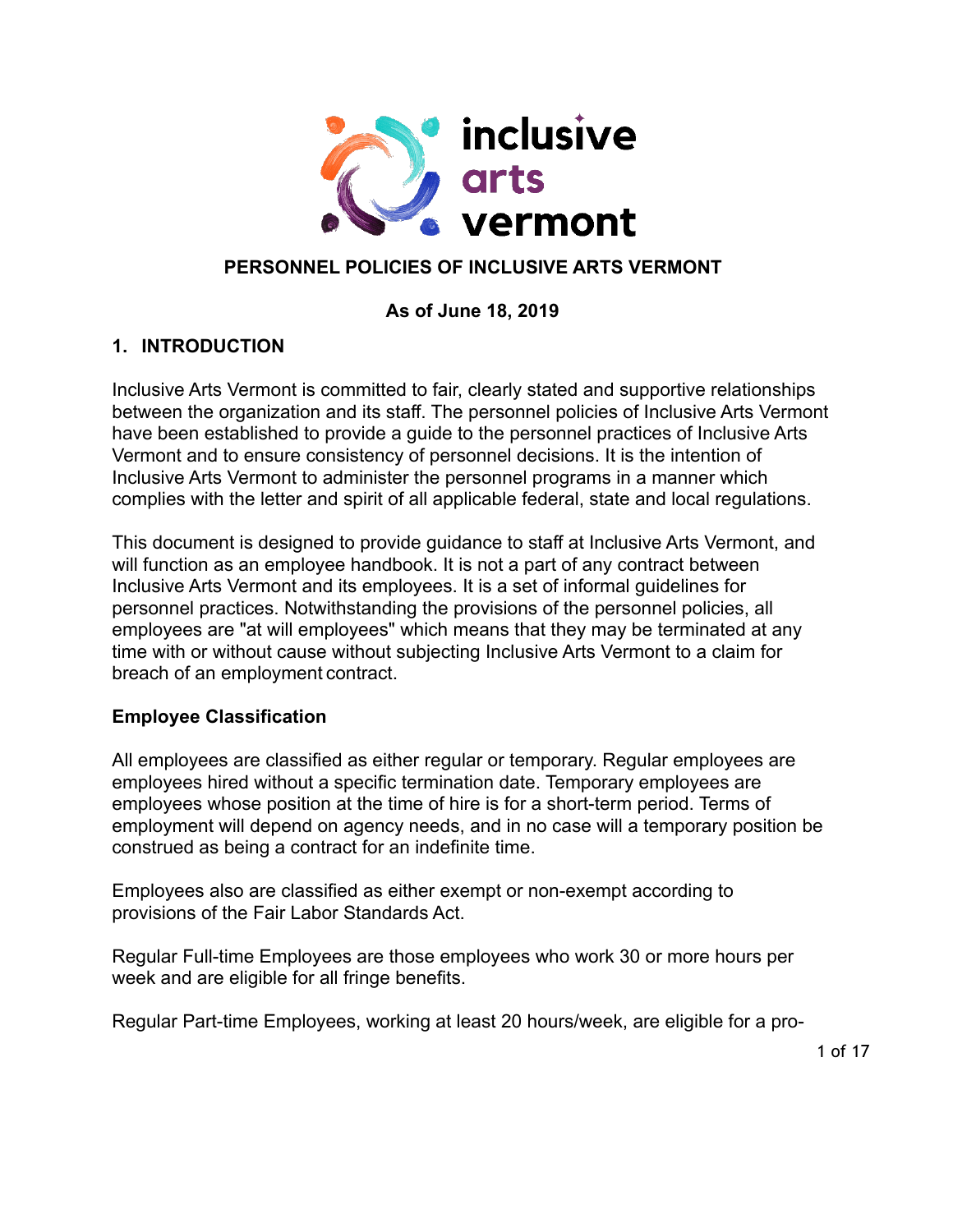rated number of sick days, holidays, vacation days based on % of a full-time schedule. Regular Part- time Employees are not eligible for health insurance. Temporary parttime employees are not eligible for benefits.

Temporary Employees are those employees who are paid hourly under contracts for employment for a specified period of time. Temporary employees are not eligible for benefits.

Currently, pursuant to Vermont state labor laws, almost all workers under contract of any kind, including ASL interpreters, guest speakers, and other single-event workers, are to be classified as temporary part-time employees, not contractors.

### **2. EQUAL EMPLOYMENT & AFFIRMATIVE ACTION**

The policy and intent of Inclusive Arts Vermont is to provide equal employment opportunity for all persons regardless of race, color, religion, national origin, place of birth, citizenship and/or immigration status, marital status, political affiliation, affectional orientation, sex, gender identity, pregnancy, status with regard to public assistance, genetic information including family medical history, AIDS/HIV, disability, military or veteran status, credit report or credit history, child or spousal support withholding, wage garnishment for consumer debts, age, or any other protected class, in accordance with applicable federal, state, and local laws.

Inclusive Arts Vermont takes allegations of discrimination, intimidation, harassment and retaliation very seriously and will promptly conduct an investigation when warranted. Equal employment opportunity includes, but is not limited to, employment, training, promotion, demotion, transfer, leaves of absence and termination.

Inclusive Arts Vermont intends to respond affirmatively in its employment practices. Affirmative action applies to all aspects of employment practices including, but not limited to, recruiting, hiring, placement, promotion, demotion, transfer, training, compensation, benefits, layoff, recall, and termination. Inclusive Arts Vermont seeks to do business with organizations that encourage equal employment opportunity.

### **3. RECRUITMENT PROCEDURES**

Inclusive Arts Vermont intends to recruit, hire, and place applicants based on the applicant's relative knowledge, skills, and abilities. The decision to employ an applicant will be based solely on the individual's qualification for the particular position along with other requisite job skills. Minimum qualifications shall be specified in the job description.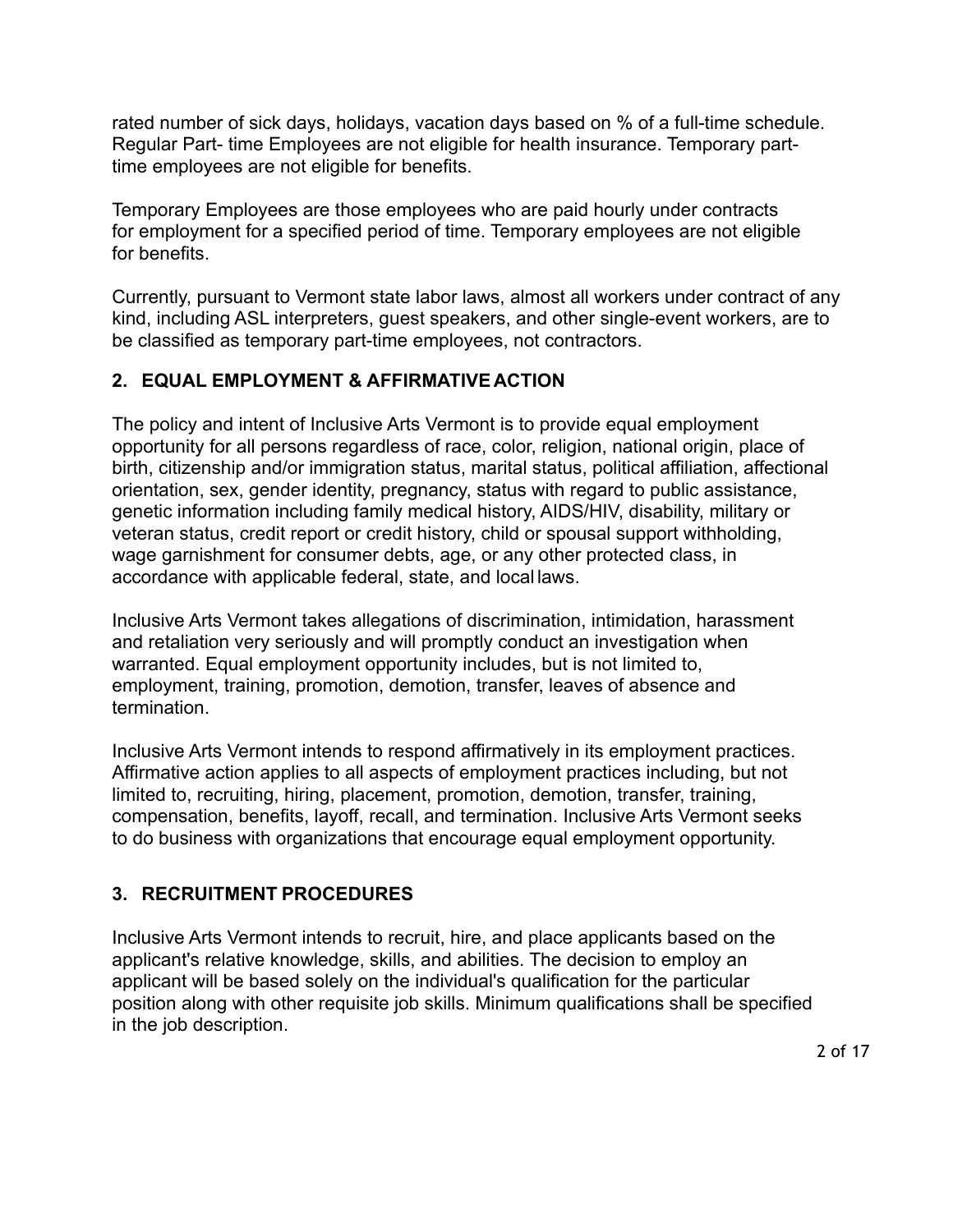Inclusive Arts Vermont conducts background checks on all employees who have, or are likely to have, direct personal contact with the people we serve and/or work with confidential information. All employees and volunteers are subject to Inclusive Arts Vermont's background check policy. Inclusive Arts Vermont employees who undergo background checks cannot have a record of abuse or neglect of children or adults. Background checks include fingerprinting and consulting the registries of child abuse, sexual abuse, and elder abuse. Non-violent criminal convictions will be assessed for relevance to position duties. Applicants will be notified in writing of any findings and can appeal to the agency sending the findings. Applicants will be notified in writing of any adverse decisions by Inclusive Arts Vermont relative to employment and can appeal that decision by requesting a review by the Executive Director.

When a new administrative or managerial position is established, the Executive Director will prepare a job announcement identifying the position's responsibilities and overall relationship to Inclusive Arts Vermont for posting or circulation within Inclusive Arts Vermont and for public notification.

Administrative and managerial positions will be posted both internally and externally. Posted positions will be open for a minimum application period of 15 days. Part-time teaching artist positions will be offered based upon prior experience with Inclusive Arts Vermont, and the individual's qualifications for that particular position including geographic distance from the teaching opportunity. If no qualified teaching artists known to Inclusive Arts Vermont are available, Inclusive Arts Vermont will post an announcement of the position opening both internally and externally.

### **4. COMPENSATION**

Persons employed by Inclusive Arts Vermont in a full-time capacity except those persons in non-exempt positions will receive a salary negotiated at the time of recruitment that will not be based upon an hourly wage. At the time of hire, new employees will receive a letter of hire, a job description, salary, and benefits detail and a copy of the personnel policies. The magnitude of the work assignments and the full scope of responsibility for the position will be fully discussed at time of hire. In setting compensation, Inclusive Arts Vermont may consider, among other things, external labor market rates, equitable relationship with other jobs within the organization and the organization's ability to pay. Administrative and managerial employees are eligible for a salary review at the beginning of each fiscal year, with annual performance review. The Board of Directors will determine the Executive Director's salary and benefits. Part-time employees' compensation is determined at an hourly rate commensurate with contracted agreements. Contracts for temporary part-time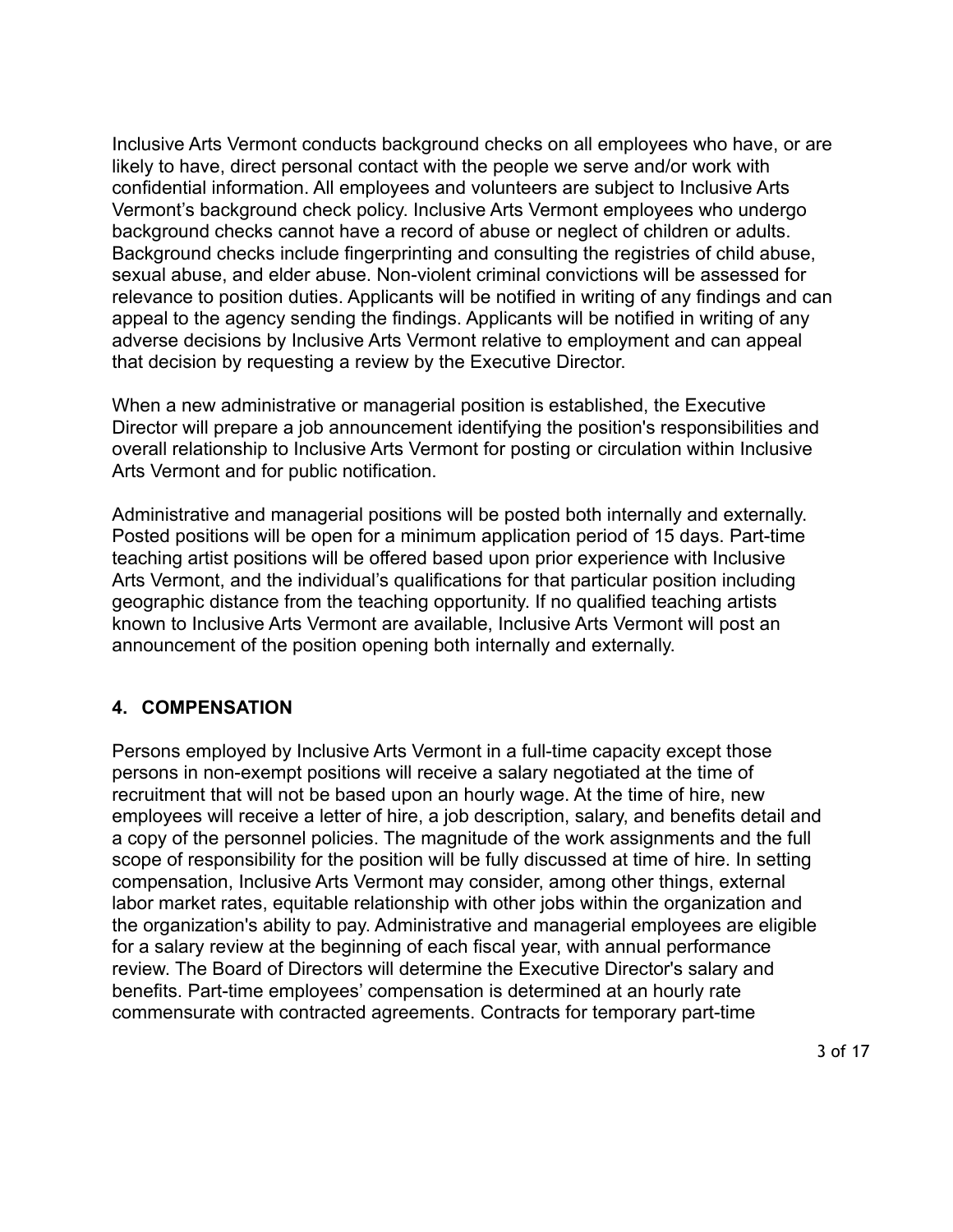employees contain the job descriptions and workrequirements.

Mileage for regular and temporary part-time employees is specified in the employment contract. Mileage for full-time employees is paid only for distances traveled that are greater than the distance for a full-time employee to drive from home to the VSA office in Essex Junction.

### **Overtime**

Inclusive Arts Vermont complies with all applicable federal and state laws regarding payment of overtime work. Non-exempt employees are paid overtime at the rate of one and one-half times the regular rate of pay for all hours worked over 40 in a workweek.

Any overtime worked must be authorized by a supervisor or manager, in advance. Working unauthorized overtime is not considered acceptable work performance, and is subject to discipline.

### **Payment Schedule**

Payment will be made bi-monthly, upon receipt of time sheets, which are due on the 15<sup>th</sup> and the last business day of every month. Paychecks/direct deposits are delivered four business days after the close of the pay period.

### **Payroll Deductions**

Inclusive Arts Vermont is required by law to make certain deductions from all employees' paychecks. Such deductions include federal, state, and local taxes and court-ordered wage garnishments. Voluntary deductions might include premiums for benefits, retirement plan contributions, and disability insurance.

Inclusive Arts Vermont is not required to pay the full salary in the first or last week of employment; for weeks in which an exempt employee takes unpaid leave under the Family and Medical Leave Act, if applicable; or for penalties imposed in good faith for infraction of policies or safety rules of major significance. In these circumstances, either partial day or full day deductions may be made.

### **What to Do if an Improper Deduction Occurs:**

If you believe that an improper deduction has been made, you should immediately report this information to your direct supervisor, or to the person responsible for payroll processing.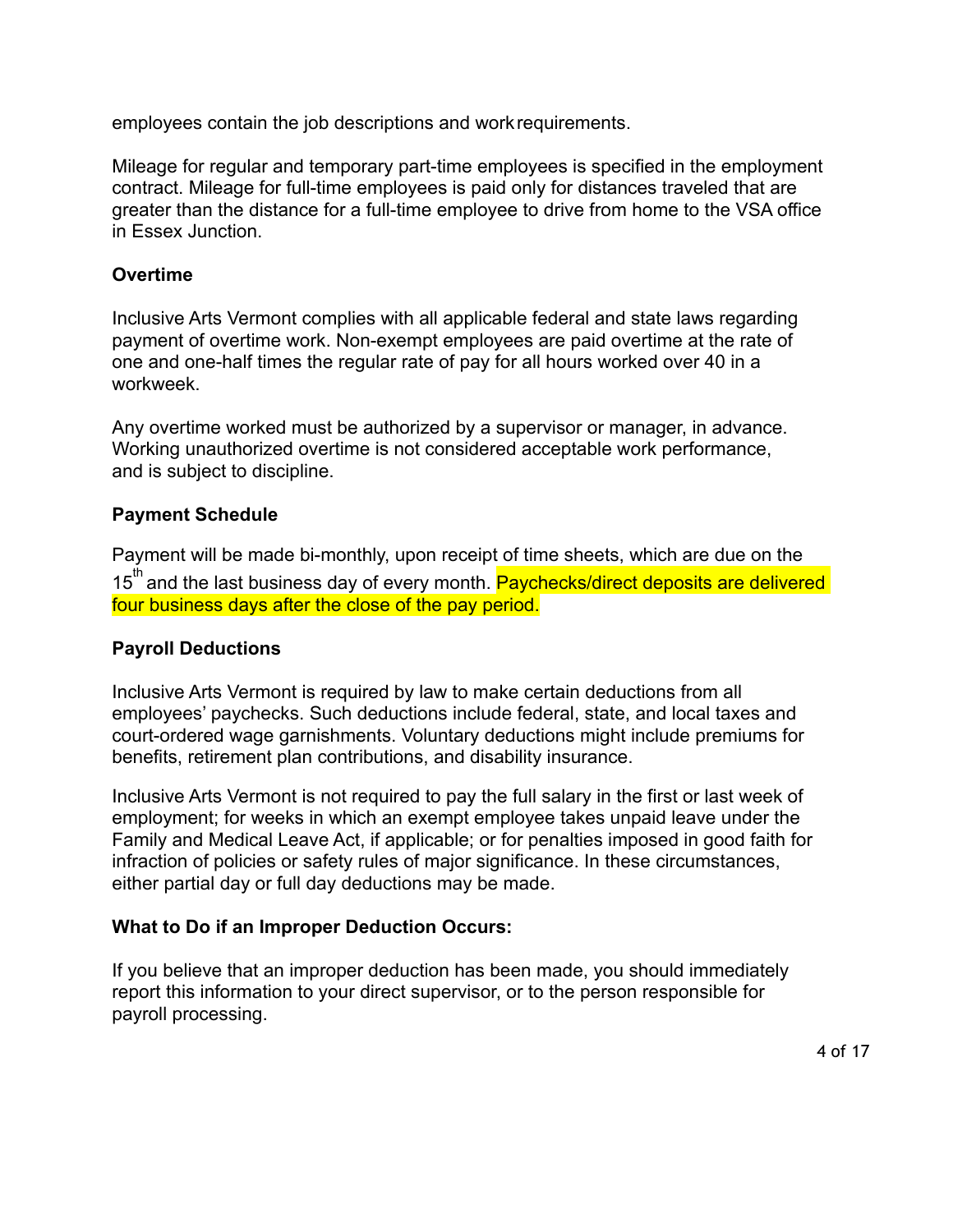Reports of improper deductions will be promptly investigated. If it is determined that an improper deduction has occurred, you will be promptly reimbursed for any improper deduction made.

Adjustments to W-4 tax withholding documentation can be made at any time by resubmitting to the payroll coordinator and Executive Director.

### **5. WORK SCHEDULE**

Inclusive Arts Vermont will establish a 40-hour weekly work schedule for full-time employees, and whenever possible consider requests for flexibility in scheduling the 40 hours/week of work, commensurate with the needs of the organization. Regular part-time and temporary part-time employees' work hours will be specified in their employment contracts.

### **6. BENEFITS**

Inclusive Arts Vermont offers cafeteria plan style of benefits to anyone who works 30 hours or more. Employees are eligible to receive health and dental insurance upon employment, and other benefits after 60 days of employment. The organization reserves the right to extend this period for any reason, and an employee leaving the organization after less than one year must reimburse Inclusive Arts Vermont for the amount disbursed. Special circumstances will be considered by the Executive Director.

### Options:

1) Health & Dental Insurance Coverage:

Inclusive Arts Vermont shall cover 75% of premium costs to all new full-time employees. Employees may contribute to an FSA, pre-tax, to contribute to the rest of the premium.

Full-time employees hired before October 1, 2019 will receive coverage at 100% of the premium.

Inclusive Arts Vermont is committed to providing flexible and cost-effective medical care for full-time employees. Inclusive Arts Vermont reserves the right, in its discretion, however, to change the nature of the benefits offered to employees, or to change insurance carriers, deductibles, premiums, or other features of any benefit. In addition, Inclusive Arts Vermont may decide to discontinue one or more benefits. Covered employees will be notified of such changes or discontinuations as soon as practicable.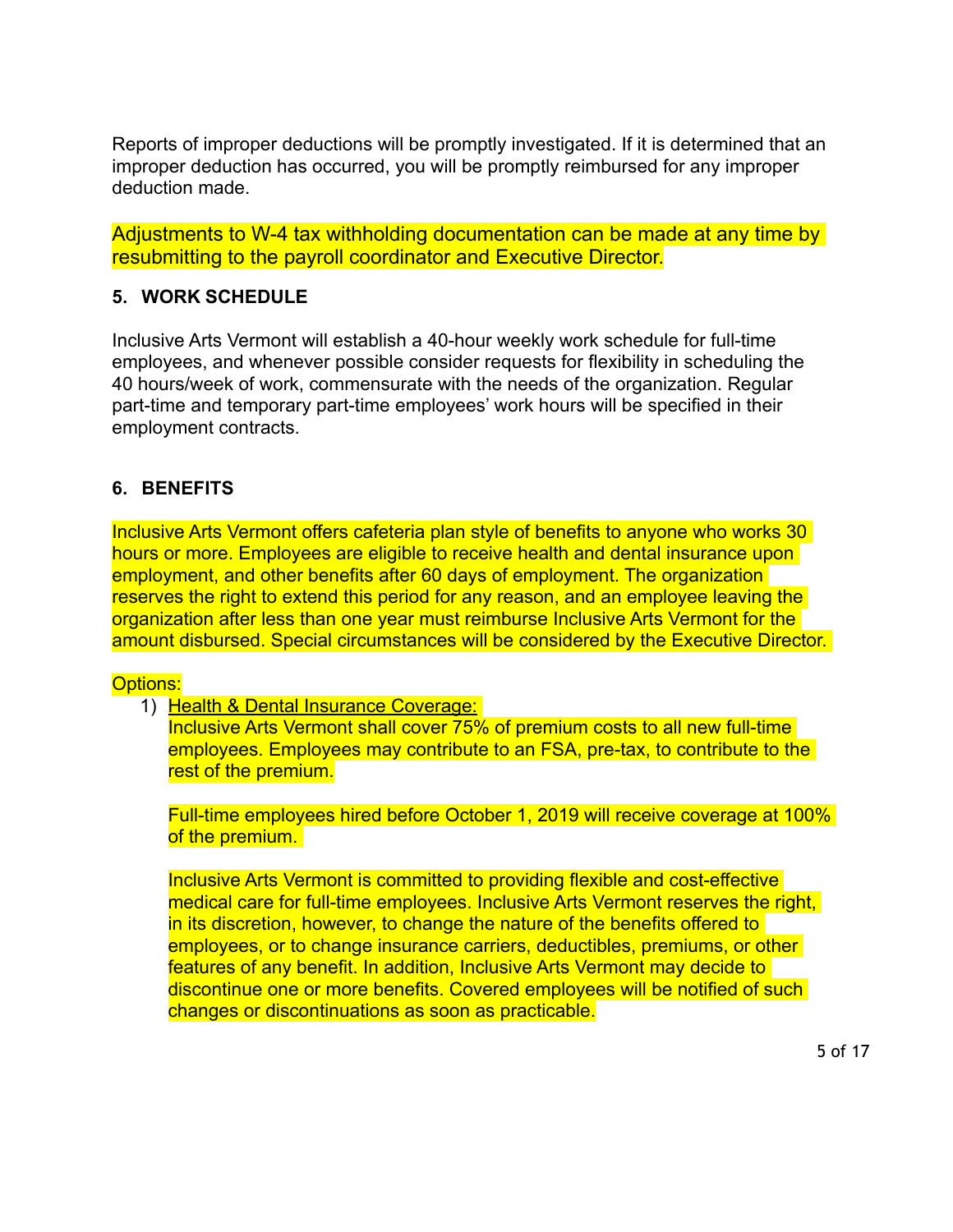We currently offer health insurance through BlueCross of Vermont, and dental insurance through Delta Dental.

Employees may elect to add dependents or spouses to their coverage, and will be entirely responsible for the cost of the premiums.

2) Cafeteria Plan:

If a full-time employee does not elect to receive health coverage through Inclusive Arts Vermont, they may elect to distribute their benefit funds quarterly to a flexible spending account, equal to 6% of their gross salary, in the following ways, as they agree to with the Executive Director:

- Health Savings Account: Useable on eligible medical expenses including co-pays, deductibles, and prescriptions.
- **Dependent Care: For use on expenses related to care of a child** in the employee's household that they claim as a dependent.
- Retirement Account: A contribution to an employee's retirement account.
- Cash Bonus Payout: An employee may "cash out" their for a onetime bonus at a rate of 50% of their benefit, paid to the employee at the end of a fiscal year and after at least one-year of employment.

Employees may choose to contribute additional funds as withholdings from their pay to their flex spending accounts, pre-tax, up to the IRS approved amount.

### **7. PARENTING LEAVE & RETURNING TO WORK**

Inclusive Arts Vermont strives to assist new parents in balancing the demands of working while caring for children. Inclusive Arts Vermont will provide up to 12 weeks of family leave to any employee for the birth or adoption of a child. Leave must be initiated within six weeks of the birth or adoption of the child, unless otherwise approved by the Executive Director.

The use of the 12 weeks shall be at the discretion of the employee, who will discuss and design a plan for the delegation of duties and essential tasks for the duration of the leave with the Executive Director. Although a maximum of 12 weeks is available, an employee may utilize accumulated time off to enable either partial payment for or extension of the basic 12-week period.

Full-time employees working an average of 30 hours per week will be eligible for their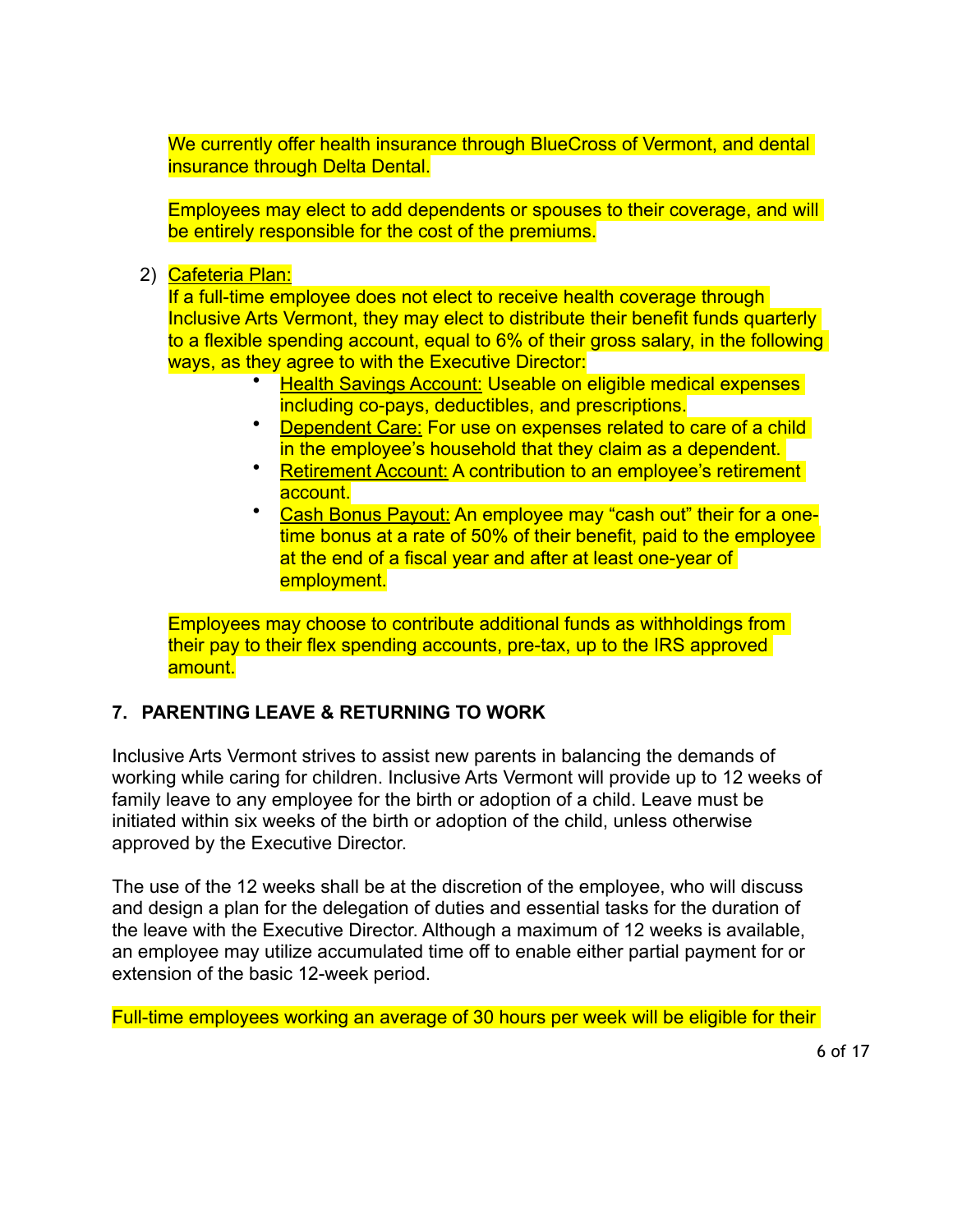choice of either six of the 12 weeks at full pay, or the full 12 at 50% pay. This will be agreed upon by the employee and Executive Director prior to leave, and will be communicated in writing to the payroll personnel, as well as recorded in the employee's personnel file.

Special circumstances shall be reviewed by the Executive Director. **Insurance** benefits will continue to be in force during this leave period. Accrual of leave benefits and cease during an approved leave. Upon completion of leave, the employee will be allowed to return to the same or a substantially similar position at the same salary as the employee earned prior to the leave.

Employees returning to work after the birth or adoption of a newborn may bring their child to work in the office with them through the age of six months. Children are not permitted in the office if sick or causing continuous disruption to the productivity of other staff. The employee will be responsible for taking soiled diapers with them and not disposing of them in office trash receptacles. Children older than six months are permitted to join their parents at work when necessary, for brief periods of time, as approved by the Executive Director.

Children of any age are not permitted to accompany their parents to teaching residencies or partner/donor meetings.

#### **8. ANNUAL LEAVE (Paid Time Off)**

Inclusive Arts Vermont does not designate between sick, vacation, or holiday paid time off.

The organization will provide each full-time staff employee a bank of hours, based on length with the organization, to use as appropriate for vacations, sick time, and holidays.

During the first year of full-time employment, annual leave is accrued at a rate of two days per month until the end of the fiscal year, and then begins accruing yearly at the start of each fiscal year. Annual leave will increase with the number of years employed by Inclusive Arts Vermont as follows:

 $0-1$  year  $= 2$  days or 16 hours per month  $1-3$  years = 39 days or 312 hours 4.  $years = 40 days or 320 hours$ 5.  $years = 41 days or 328 hours$ 

6.  $years = 42 days or 336 hours$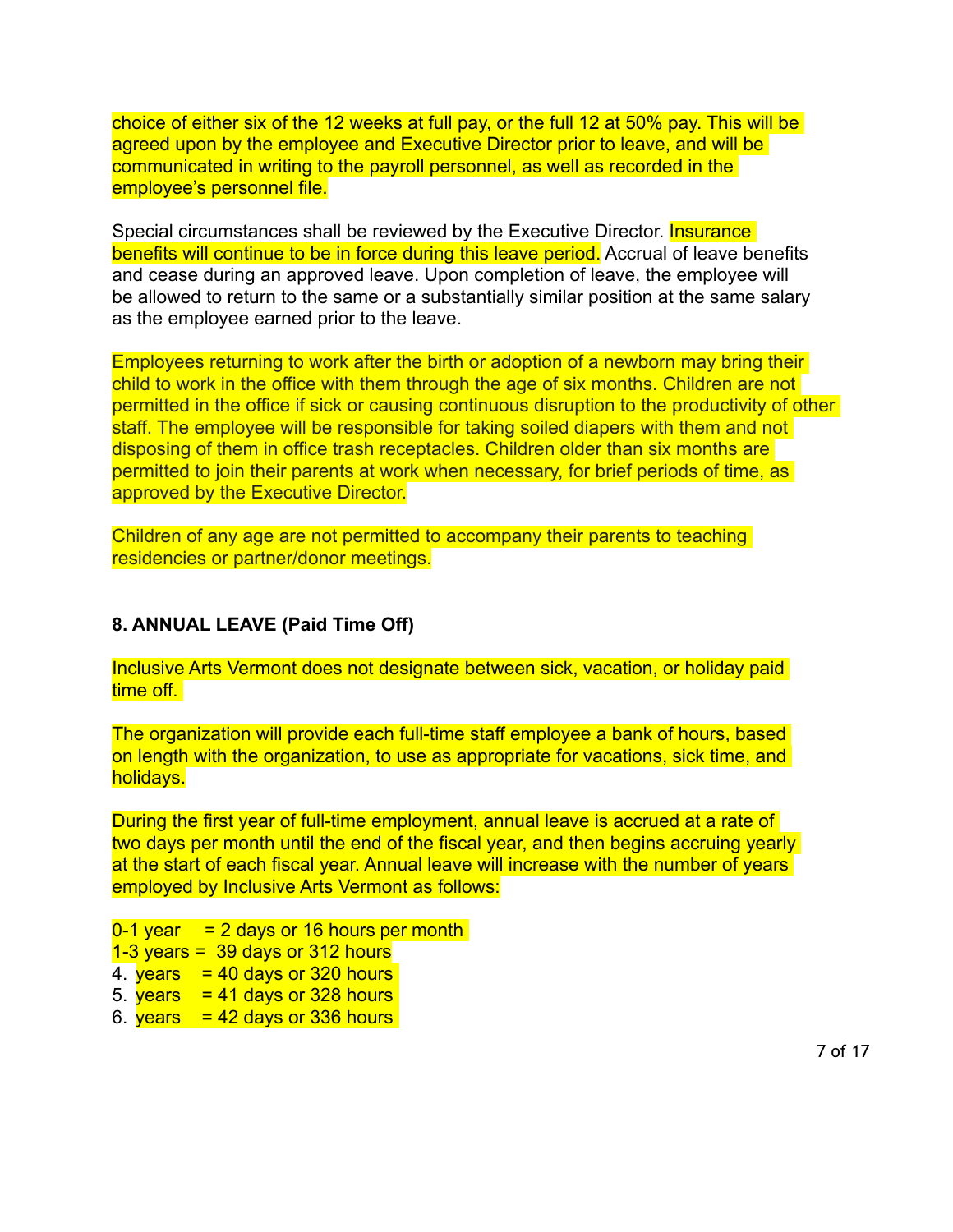- 7.  $years = 43 days or 344 hours$
- 8. years  $= 44$  days or 352 hours
- 9.  $years = 45 days or 360 hours$

Employees who have worked at Inclusive Arts Vermont for 11 years or more may receive increases in annual leave, not to exceed 60 days, at the discretion of the Executive Director. In the event that the Executive Director is employed more than 10 years, their leave is determined by the Board of Directors.

Employees may use their annual leave as earned if absence from assignment does not unduly provide an impediment for completion of an assigned task or prevent other staff from completion of their work assignments. The Executive Director must approve scheduled absences and the employee should request such leave as soon as possible, with a minimum of two weeks in advance.

It is the policy of Inclusive Arts Vermont to encourage each employee to utilize allotted annual leave during each individual's employment year. A maximum of ten days, or 80 hours, will be allowed to be carried over from one year to the next. All other accrued annual leave will be forfeited on the employee's anniversary date.

All employees hired prior to October 1, 2019 may carry over their unused bank of sick time and keep it to be used only for the purposes of sick leave. This time will not be added to their bank of combined time off described above, and will not be paid out upon termination or resignation of employment.

**Regular Part-Time Employees,** working at least 20 hours per week, are eligible for a pro-rated number of leave days, based on percentage of a full-time schedule.

**Temporary part-time employees** are not eligible or compensated for paid leave but may make up contracted time lost to illness with other hours, provided the program work schedule can accommodate the change in schedule.

### **Special Leave**

Special leaves of absence without pay may be granted an employee at the discretion of the Executive Director or in the case of the Executive Director, the Board of Directors.

### **10. COMPASSIONATE LEAVE**

Employees of Inclusive Arts Vermont shall be granted up to five working days with pay due to a death in their immediate family (mother, father, sister, brother, spouse/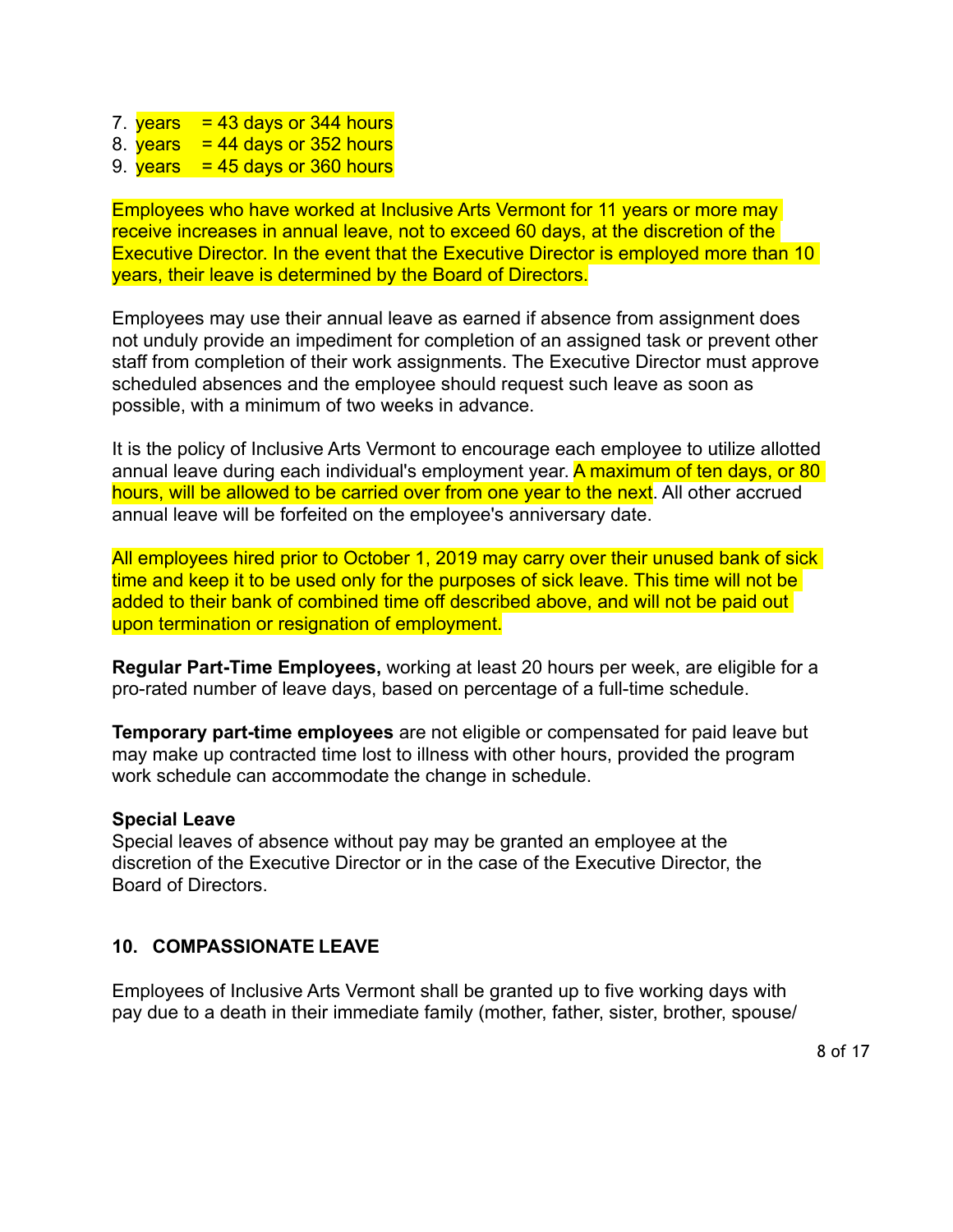partner, children, in-laws, grandparent, and grandchildren). The Executive Director will consider special cases other than these relatives on an individual basis.

### **11. JURY DUTY**

Inclusive Arts Vermont will pay a full-time employee his or her normal pay for up to two weeks of jury duty. Part-time employees may make up missed contractual hours after jury duty is over, provided the program work schedule can accommodate the change in schedule.

## **12. MILITARY LEAVE**

Inclusive Arts Vermont follows the laws and regulations of the State of Vermont and the U.S. Department of Labor. (See appendix.)

# **13. REASONABLE ACCOMMODATIONS**

It is the policy of Inclusive Arts Vermont to comply with all the relevant and applicable provisions of the federal Americans with Disabilities Act (ADA) and Pregnancy Discrimination Act (PDA), as well as state and local laws concerning the hiring and employment of individuals with temporary and ongoing disabilities. Pregnant workers may also have impairments related to their pregnancies that qualify under the ADA. Inclusive Arts Vermont will not discriminate against any qualified employee or job applicant because of a person's physical or mental disability with respect to any terms, privileges or conditions of employment, including, but not limited to hiring, advancement, discharge, compensation and training.

Employees who become disabled should notify their supervisor or manager if the conditions of the disability impair their ability to perform the essential functions of their position. Where necessary and feasible, reasonable accommodations will be made for qualified disabled employees to perform the essential functions of the job in question, as long as the accommodation does not cause Inclusive Arts Vermont undue hardship. Inclusive Arts Vermont will also make reasonable accommodations for employees who have work-related limitations stemming from pregnancy, childbirth or a related medical condition.

All employees are required to comply with safety standards. Applicants who pose a direct threat to the health or safety of other individuals in the workplace, which cannot be eliminated by reasonable accommodation, will not be hired. Current employees who pose a direct threat to the health of safety of the other individuals in the workplace will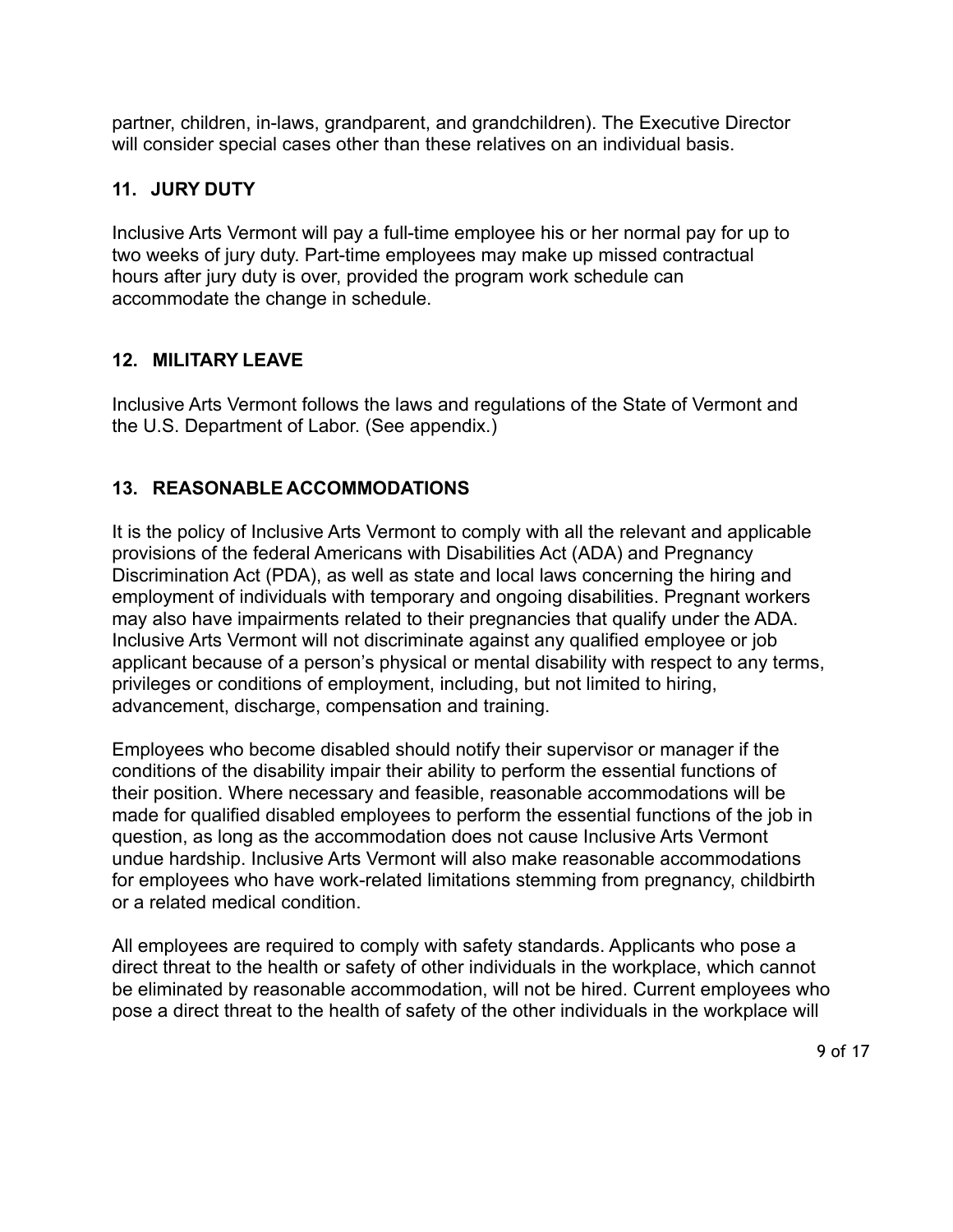be placed on appropriate leave until a decision has been made by management regarding the employee's immediate employment situation.

## **14. LACTATION ACCOMMODATION**

Inclusive Arts Vermont provides a supportive environment to enable breastfeeding employees to express their milk during work hours for up to three years following the birth of a child. Accommodations under this policy include a place, other than a bathroom, that is shielded from view and free from intrusion from co-workers and the public which may be used by an employee to express breast milk. Discrimination and harassment of breastfeeding parents in any form is unacceptable and will not be tolerated.

## **15. HARASSMENT POLICY**

It is Inclusive Arts Vermont's belief that the employees of Inclusive Arts Vermont are the primary means by which the goals and objectives of Inclusive Arts Vermont will be met. To that end, the rights of all employees must be respected. All employees of Inclusive Arts Vermont must understand its position on harassment. Harassment is defined as any unwanted attention or action prohibited by law by someone in the workplace that creates an intimidating, hostile, or offensive work environment, including sexual harassment. Applicable federal and state law defines sexual harassment as unwanted sexual advances, requests for sexual favors, or visual, verbal, or physical conduct of a sexual nature when: (1) participation in the conduct is made a term or condition of employment; or (2) response to the conduct is used as basis for employment decisions affecting the individual; or (3) the conduct has the purpose or effect of interfering with the employee's work performance, or creating an intimidating, hostile, or offensive working environment. Sexual harassment on the job is unlawful and unacceptable whether it involves coworker harassment, harassment by a manager, or harassment by persons doing business with or for Inclusive Arts Vermont, such as clients, customers or vendors.

The procedure for reporting and dealing with this sensitive issue is as follows:

- If a person's behavior makes an employee uncomfortable, the employee should feel free to immediately advise the person that, in the employee's opinion, the behavior is inappropriate and that the employee would like it stopped.
- If the employee is not comfortable discussing the issue with the person, or if the person fails to respect an employee's request, the employee should report the incident to his or her supervisor. If,for whatever reason, the employee does not feel that the supervisor is a suitable person to whom to report the incident, the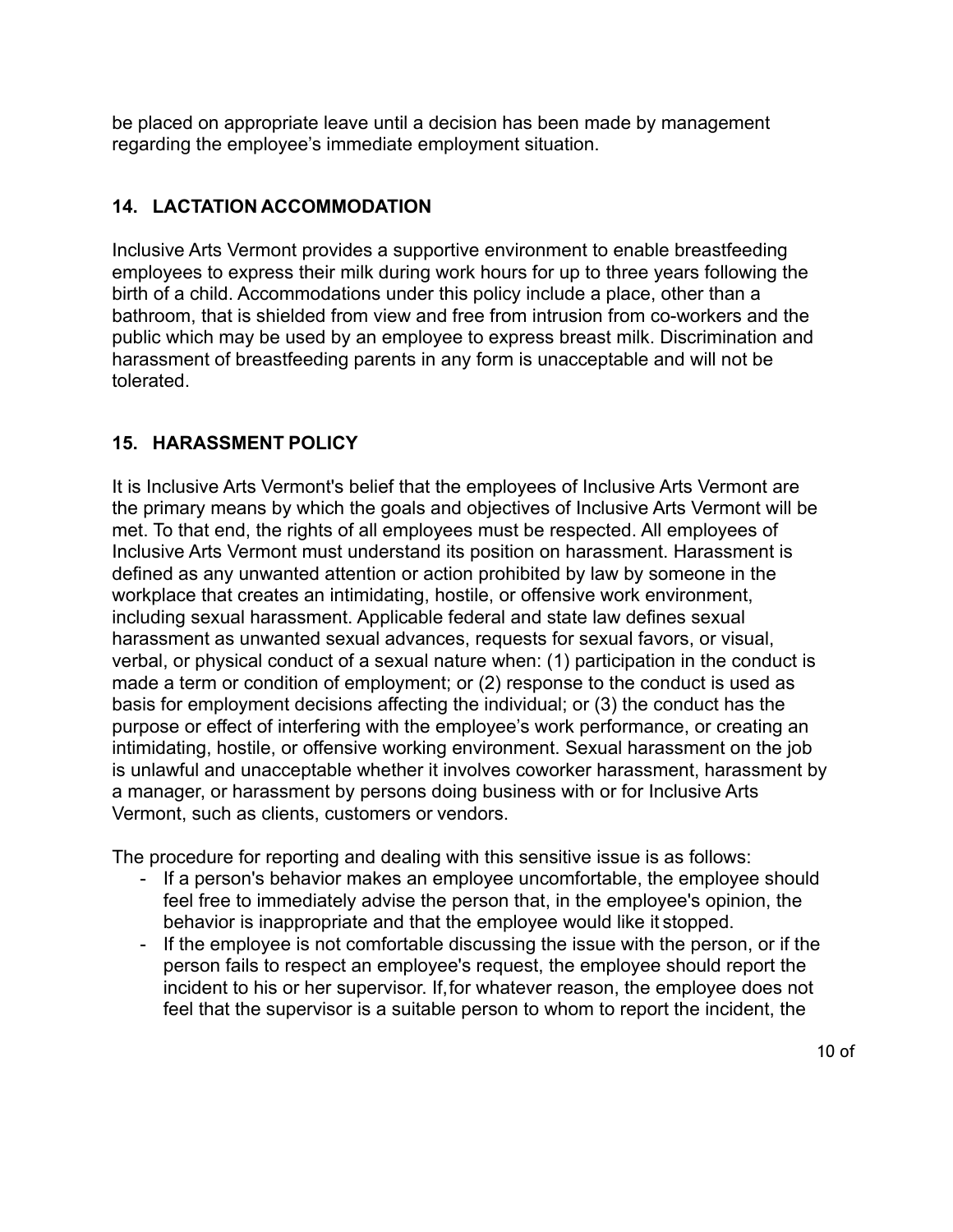employee should contact the Executive Director or, if appropriate, the Board President. Complaints regarding harassment or retaliation may be made orally or in writing.

In all instances, a prompt, thorough, and fair investigation will take place, giving careful consideration to protect the rights and dignity of all people involved. Inclusive Arts Vermont will take those steps it feels necessary to resolve the problem, which may include verbal or written reprimand, suspension or termination. All managers and supervisors are responsible for:

- Implementing the policy on harassment, which includes, but is not limited to, sexual harassment and retaliation;
- Ensuring that all employees they supervise have knowledge of and understand the policy;
- Reporting any complaints of misconduct to the Executive Director or the Board President, as appropriate, so they may be investigated and resolved internally;
- Taking and/or assisting in prompt and appropriate corrective action when necessary to ensure compliance with the policy, and;
- Conducting themselves in a manner consistent with the policy.

No retaliation or any kind will occur because an employee has in good faith reported an incident of suspected harassment. The supervisor, or other person to whom the complaint was made, will work to establish mutually agreed upon safeguards against retaliation while attempting to mediate any sexual harassment complaint.

### **16. SUBSTANCE USE AND ABUSE**

Inclusive Arts Vermont is dedicated to providing employees with a workplace that is free of drugs and alcohol. Any employee found to use, sell, possess or distribute drugs that are illegal under state, federal or local laws, including marijuana, or any unauthorized drugs (including excessive quantities of prescription or over-the-counter drugs) while on Inclusive Arts Vermont premises or engaged in Inclusive Arts Vermont duties is subject to disciplinary action, up to and including termination of employment. Any suspected illegal drugs confiscated will be turned over to the appropriate law enforcement agency. The moderate use of alcohol at Inclusive Arts Vermont-approved meetings, with business meals, travel, and entertainment or in an appropriate social setting is not prohibited by this policy.

Employees needing help with a substance related issue are encouraged to contact their supervisor or a treatment facility.

Early recognition and treatment are critical to any program to curb abuse and to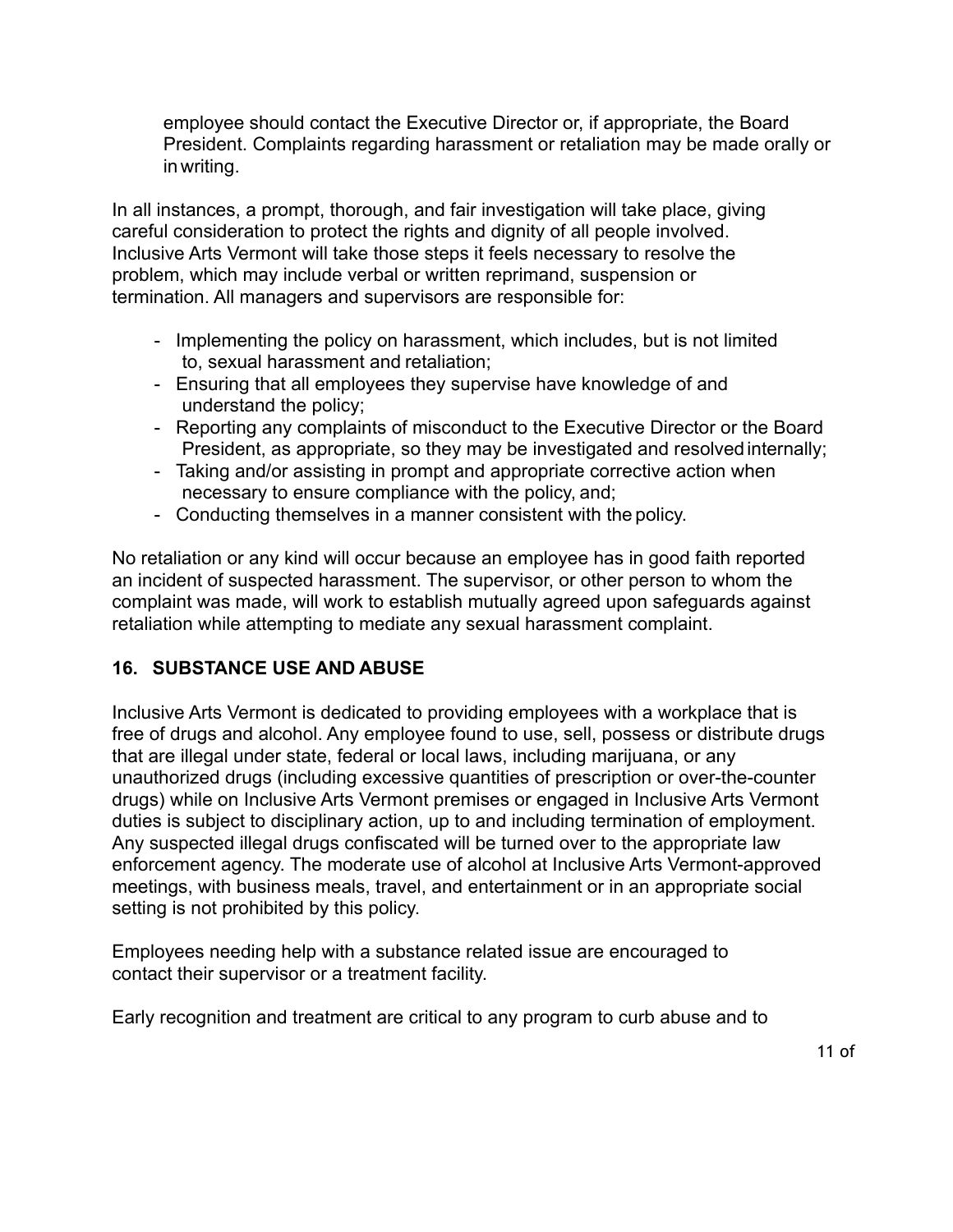enhance the employee's ability to perform satisfactorily. Inclusive Arts Vermont finds that both the employee and Inclusive Arts Vermont will benefit greatly from early substance abuse recognition and treatment.

No person will be penalized in employment-related decisions for seeking or accepting counseling or treatment for substance use treatment or support.

### **17. CONFIDENTIAL INFORMATION**

It is an employee's duty and responsibility to safeguard all confidential information. This includes the dissemination of information by any available means, including but not limited to telephone, fax, and email. Confidential information shall be disclosed and/or discussed only on a "need to know" basis. Conversation of a confidential nature must never be held within earshot of the public or clients. All employees and volunteers at Inclusive Arts Vermont must sign a Confidentiality Agreement, witnessed by their supervisor. This Agreement has more specific information about expectations around confidential information.

In addition, always respect financial disclosure laws and third party intellectual property.

This policy, and the Confidentiality Agreement, is intended to alert employees to the need for discretion at all times and is not intended to inhibit normal business communications. In addition, nothing in this policy is intended to infringe upon employee rights under Section Seven of the National Labor Relations Act (NLRA).

### **18. PERFORMANCE REVIEWS**

Each performance review should be a positive and interactive process whereby both Inclusive Arts Vermont and the individual being reviewed receive information about his or her success in meeting the responsibilities of the job, and Inclusive Arts Vermont can learn about its strengths and weaknesses as an employer of that employee. In general, the goal of Inclusive Arts Vermont is to conduct a performance review of each new employee during the sixth month of employment, after the first year of service and annually thereafter. The review will be based on the Performance Review Process and Form which includes annual goal setting and assessment, review of performance and actions related to employment and Inclusive Arts Vermont mission, goals, and norms.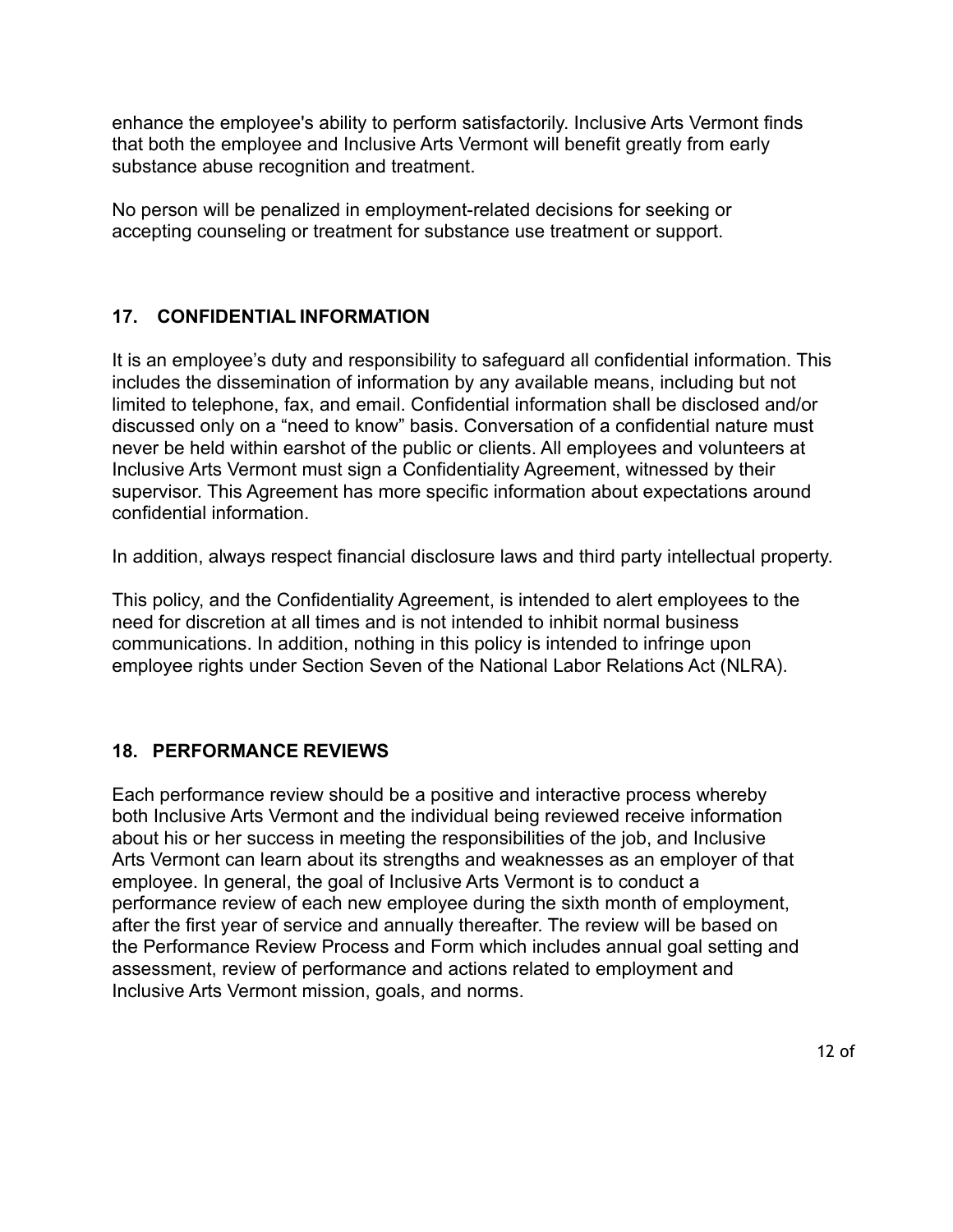A high level of job performance is expected of each and every employee. In the event that an employee's job performance does not meet the standards established for the position, employees should seek assistance from their supervisor or manager to attain an acceptable level of performance. If employees fail to respond to or fail to make positive efforts toward improvement, corrective action may ensue, including termination of employment.

It is the policy of Inclusive Arts Vermont to regard discipline as an instrument for developing total job performance rather than as punishment. Corrective action is one tool Inclusive Arts Vermont may select to enhance job performance. Inclusive Arts Vermont is not required to take any disciplinary action before making an adverse employment decision, including discharge. Corrective action may be in the form of a written or oral reprimand, notice(s) of inadequate job performance, suspension, discharge or in any combination of the above, if Inclusive Arts Vermont so elects. Inclusive Arts Vermont reserves its prerogative to discipline, and the manner and form of discipline, at its sole discretion.

If employees violate established Company procedures, guidelines, or exhibit behavior that violates commonly accepted standards of honesty and integrity or creates an appearance of impropriety, Inclusive Arts Vermont may elect to administer disciplinary action.

### **19. EMPLOYMENT & VOLUNTEER REFERENCES**

When any inquiry is made regarding an employee, former employee, volunteer or intern, the inquiry must be forwarded to a supervisor or manager. If the employee who receives the inquiry is also the subject of the inquiry, the request must be forwarded without comment from the employee.

When Inclusive Arts Vermont receives a request for information from another person or entity about an employee, volunteer or intern either during or after their involvement with Inclusive Arts Vermont it is Inclusive Arts Vermont's policy to provide only the following:

- a. dates of employment
- b. last job title
- c. salary range

In general, Inclusive Arts Vermont's policy is not to furnish any other information about work performance or employment, unless the employee specifically directs it to do so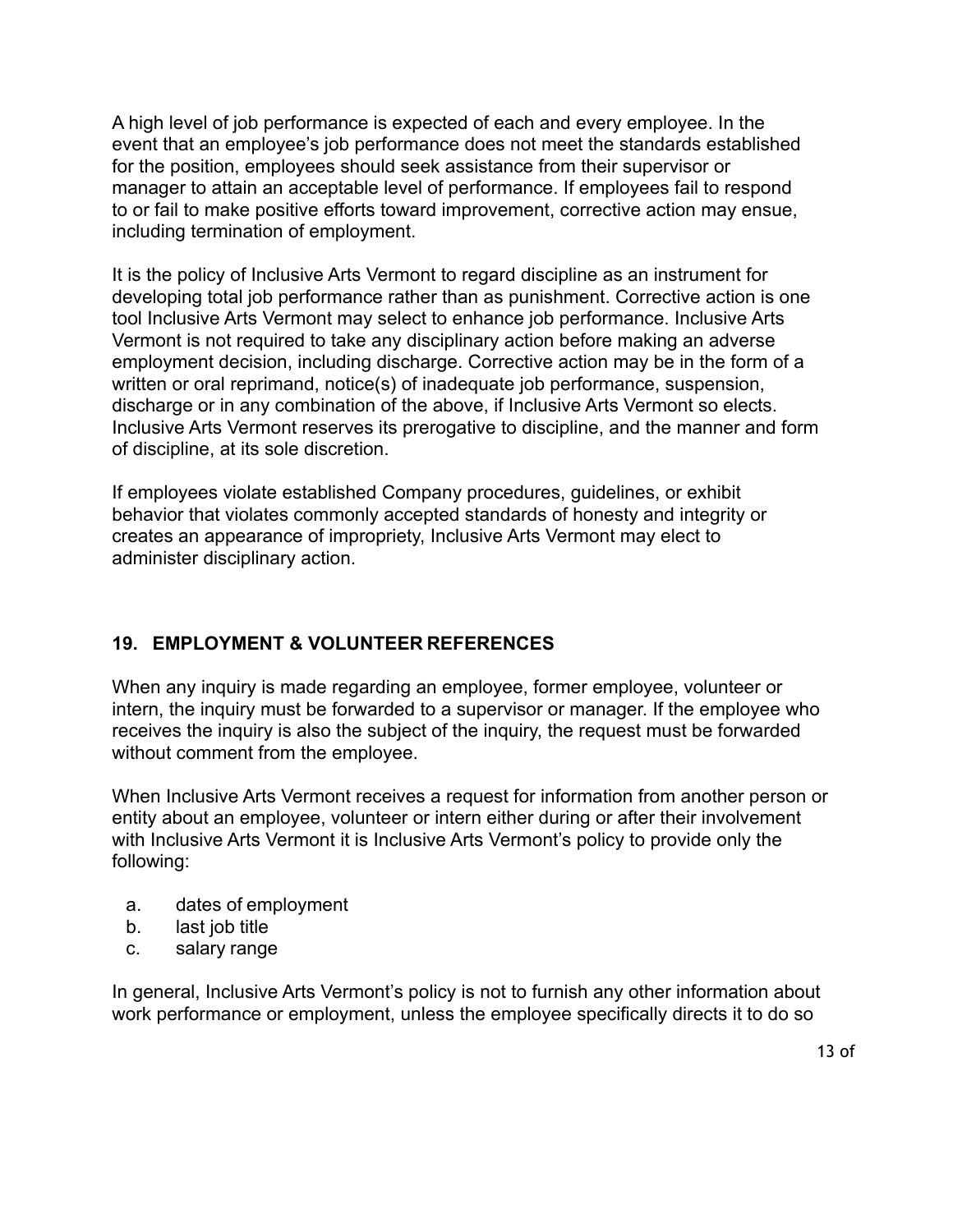and signs a release prepared by Inclusive Arts Vermont which authorizes it to do so. (See appendix.) If an employee does not authorize Inclusive Arts Vermont to furnish any additional information, it will advise the requestingperson or entity that, absent a release, Inclusive Arts Vermont's policy is to provide only the information set out in a-c above.

#### **20. TERMINATION & RESIGNATION**

Any employee of Inclusive Arts Vermont may resign by submitting a letter of resignation to the Executive Director or in the case of the Executive Director, the Board of Directors at least ten working days prior to the effective date of the resignation.

At the time of the effective date of the resignation, the employee shall be paid for up to fifteen days or 120 hours of unused leave. If the employee leaves before the first quarter of the fiscal year ends (December 31) they are ineligible to receive payout from time not rolled over from the previous year.

Employees of less than one year are not eligible for leave payout prior to their anniversary of hire date.

#### **Other Discharges**

Discipline and/or discharge may result for many reasons including, but not limited to, inappropriate behavior and/or unsatisfactory performance. Employee will be notified in writing and may respond within 30 days regarding the identified behavior or performance.

Inappropriate behavior is defined as including, but not limited to, misbehavior on the job, refusal to do work reasonably expected, wrongful use of, or taking of agency property, conviction of a felony, violation of any policies or practices of Inclusive Arts Vermont.

Unsatisfactory performance means failure of an employee to meet performance standards, to complete tasks in a timely, competent way, or to maintain an adequate attendance record.

Uncooperative behavior or negative attitudes that affect the work or morale of others may result in termination. At the discretion of the Executive Director, any staff member facing termination for unsatisfactory performance may be given the option to resign as described in the above section under "Resignation."

#### **At-Will Notice**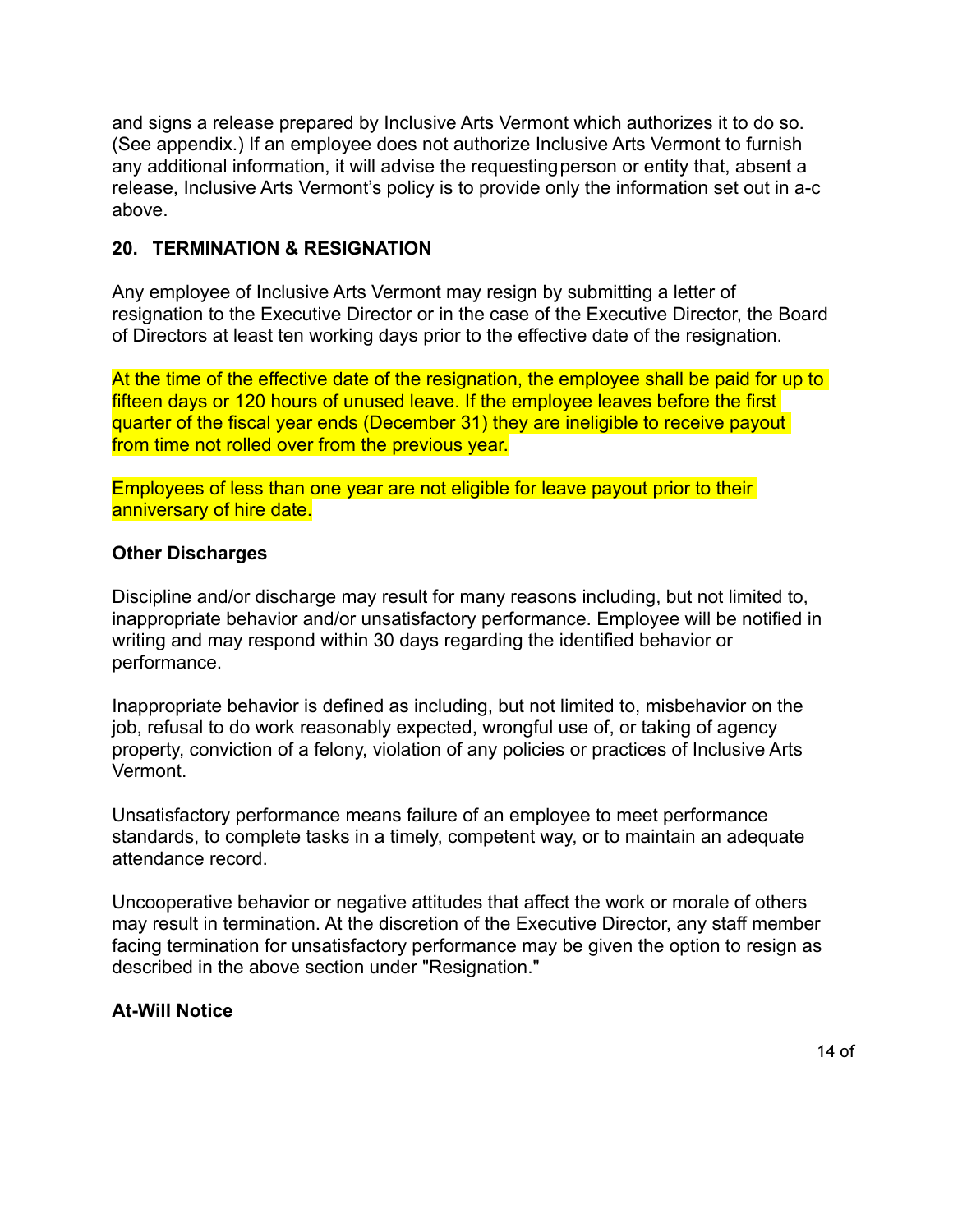Vermont is considered an "at will" state. An employer may terminate an employee at any time without advance notice for any reason as long as it is not by reason of one of the protected classes, e.g.: race, color, national origin, religion, sex, gender, age, or mental or physical disability.

### **Layoffs**

Inclusive Arts Vermont attempts to hire highly qualified staff with broad capabilities. There may be occasions, however (due to program changes, loss of contract support, etc), when it may be necessary to initiate lay-offs. In such cases, it is the intent of Inclusive Arts Vermont to attempt to avoid abrupt, arbitrary, and unfair actions whenever possible.

### **21. EMPLOYEE APPEALS (Grievance Procedures)**

The purpose of the employee appeal procedure is to provide a means for employees to resolve their work place concerns with management. All regular and temporary employees of Inclusive Arts Vermont may file a grievance under this section.

### **Definition of an Appeal**

A grievance shall be determined as an alleged misapplication of Inclusive Arts Vermont personnel policies. This procedure offers a dispute resolution mechanism to the employees of Inclusive Arts Vermont. Failure by Inclusive Arts Vermont to exactly follow this procedure shall not subject Inclusive Arts Vermont to a breach of contract claim.

### **Timing for Appeals**

In order to qualify for processing under this section, an appeal must be filed no later than thirty (30) calendar days after the date on which the aggrieved condition commenced.

#### Step One:

Any employee who is eligible may present an appeal to his/her immediate supervisor for discussion. The supervisor shall have five (5) regular working days in which to respond to the relief requested. Should the supervisor fail to respond within this time limit or if the employee finds the response unsatisfactory, the appeal may be reduced to writing, clearly specifying the policy allegedly misapplied, and the relief requested.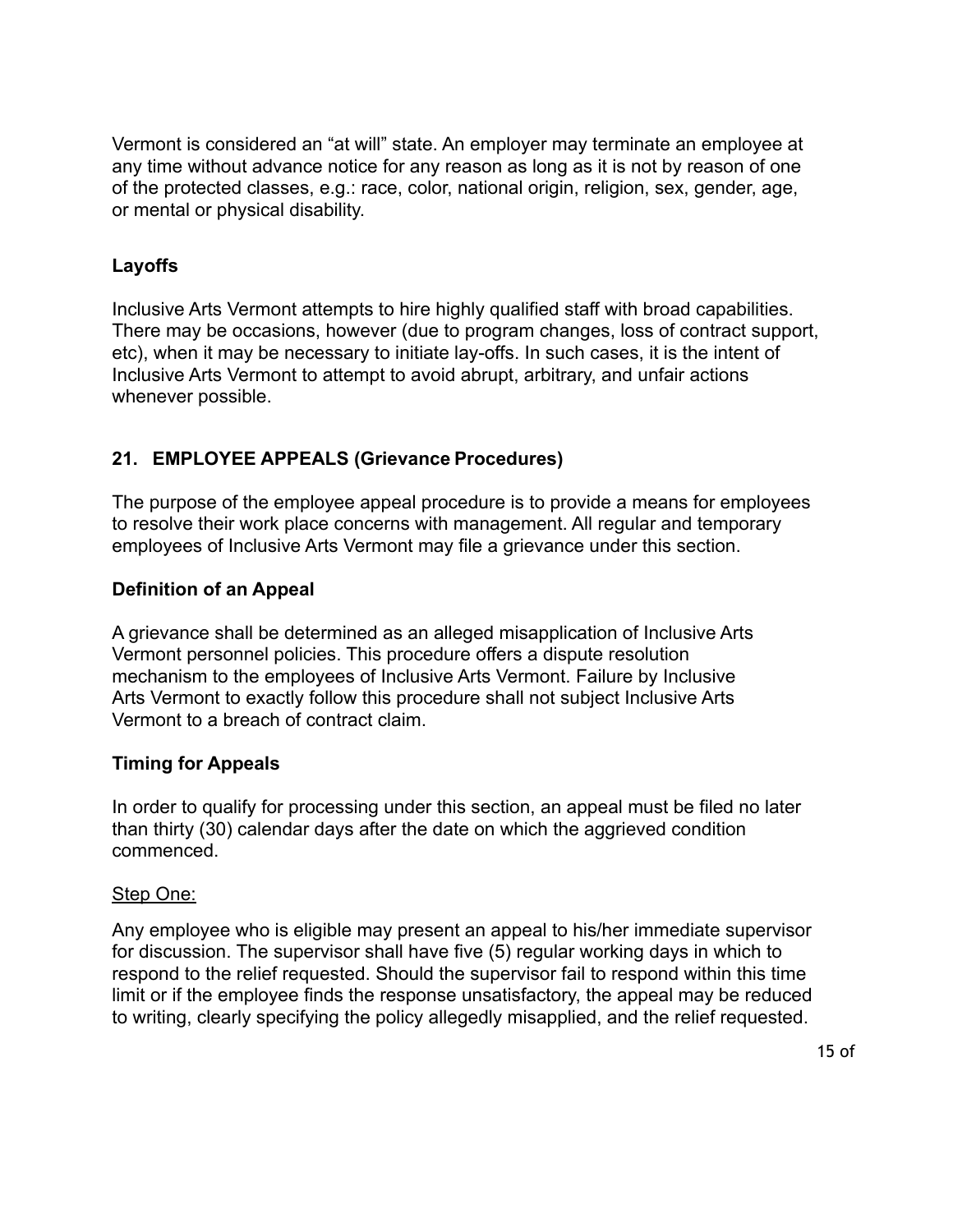The appeal should be submitted to the Executive Director within five (5) regular working days from the time the first step answer was due or was given. The Executive Director should respond in writing within five (5) days of receipt and if the Executive Director fails to respond within this time, or if the employee finds the response unsatisfactory, or in cases where the Executive Director is the immediate supervisor, the employee may proceed to Step Two.

### Step Two:

The employee may submit an appeal to the Executive Committee if Step One has not resolved the issue. Upon receipt of a written appeal, the Executive Committee, including the Board Chair/President shall convene a meeting wherein statements shall be taken from the appealing employee and the employee's immediate supervisor, as applicable, either separately or jointly at the discretion of the Executive Committee Chair. The Executive Committee may also request statements from other employees. The Committee may refuse to grant the employee's request for appeal when the issues involved are minor in nature, or involve evaluations or judgments by management unless they appear to be contrary to policy, malicious or vindictive. The Executive Committee shall have twenty (20) regular working days in which to respond to the employee in writing concerning the relief requested. If the Executive Committee fails to respond within this time limit, the employee may petition the Chair of the Board of Directors. Failure on the part of the employee to petition the Chair of the Board of Directors within thirty (30) days of the result of Step Two shall result in the appeal being waived.

### Step Three:

The Chair of the Board shall convene a meeting with the aggrieved employee, the Executive Committee, the Executive Director and the Immediate Supervisor, as applicable, either separately or jointly at the discretion of the Chair. The Chair may convene an Executive Committee meeting and within ten (10) working days shall respond to the grievant in writing with the final decision. In all instances, a thorough and fair investigation will take place, giving careful consideration to the rights and dignity of the people involved. The Chair will report the grievance and the result at the next regularly scheduled Board meeting.

# **22. WORK PRODUCTS AND FILES**

All supplies, materials, and work products of an employee if purchased by Inclusive Arts Vermont shall remain the property of Inclusive Arts Vermont after resignation, discharge, or layoff of that employee. The employee may retain any personal files, but work files, program documents, photographs, and other papers shall remain with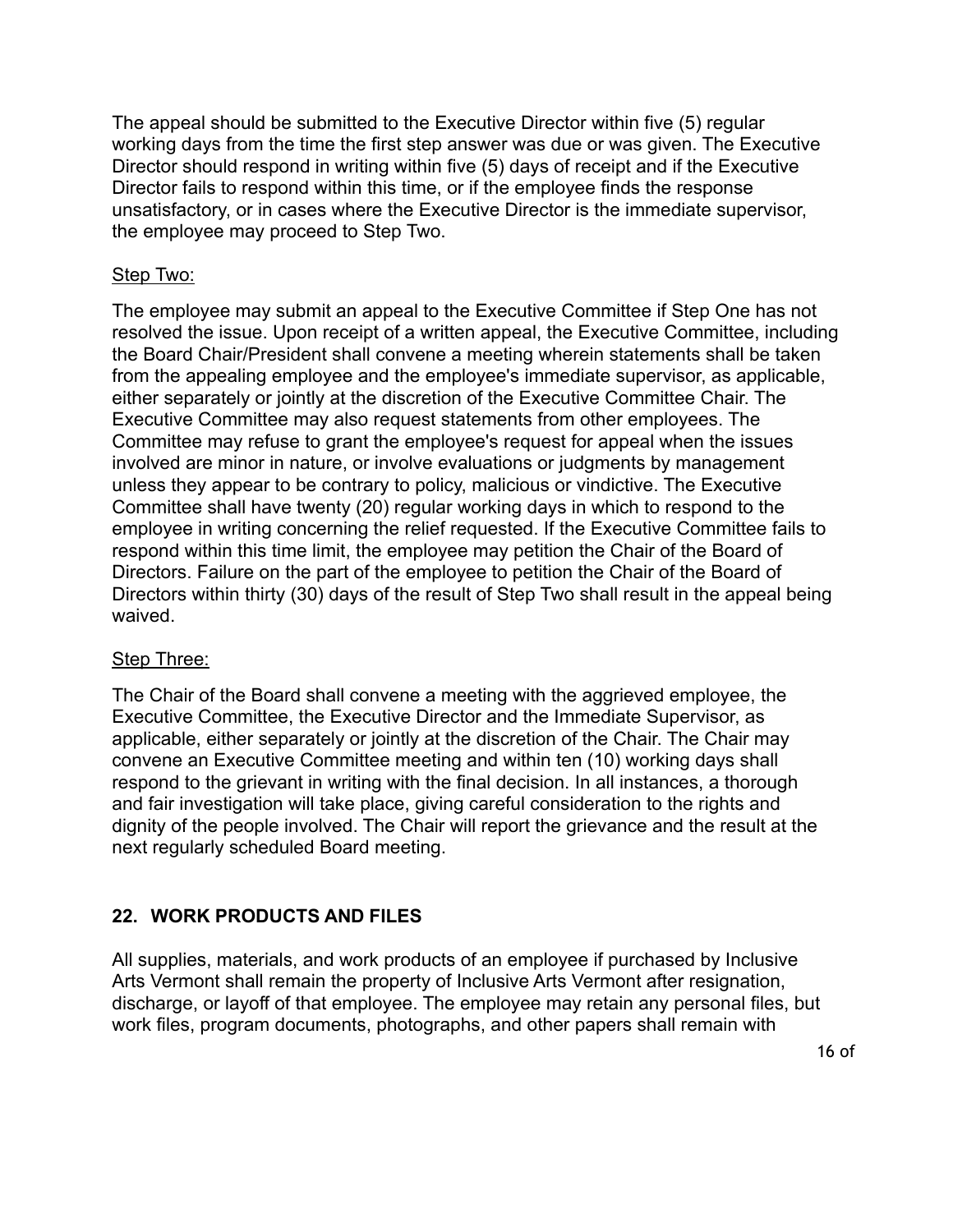Inclusive Arts Vermont.

### **23. Whistleblower Policy**

A whistleblower as defined by this policy is an employee of Inclusive Arts Vermont who reports an activity that they consider to be illegal or dishonest to one or more of the parties specified in this Policy. The whistleblower is not responsible for investigating the activity or for determining fault or corrective measures; appropriate management officials are charged with these responsibilities. Examples of illegal or dishonest activities are violations of federal, state or local laws; billing for services not performed or for goods not delivered; and other fraudulent financial reporting.

If an employee has knowledge of or a concern of illegal or dishonest fraudulent activity, the employee is to contact his / her immediate supervisor, Office Manager, Human Resources Representative, or President. The employee must exercise sound judgment to avoid baseless allegations. An employee who intentionally files a false report of wrongdoing will be subject to discipline up to and including termination.

Whistleblower protections are provided in two important areas -- confidentiality and against retaliation. Insofar as possible, the confidentiality of the whistleblower will be maintained.

However, identity may have to be disclosed to conduct a thorough investigation, to comply with the law and to provide accused individuals their legal rights of defense. Inclusive Arts Vermont will not retaliate against a whistleblower. This includes, but is not limited to, protection from retaliation in the form of an adverse employment action such as termination, compensation decreases, or poor work assignments and threats of physical harm. Any whistleblower who believes he / she is being retaliated against must contact his / her immediate supervisor, Office Manager, Human Resources Representative, or President immediately. The right of a whistleblower for protection against retaliation does not include immunity for any personal wrongdoing that is alleged and investigated.

All reports of illegal and dishonest activities will be promptly submitted to Executive Director or President who is responsible for investigating and coordinating corrective action.

Employees with any questions regarding this policy should contact his / her immediate supervisor, Executive Director or President.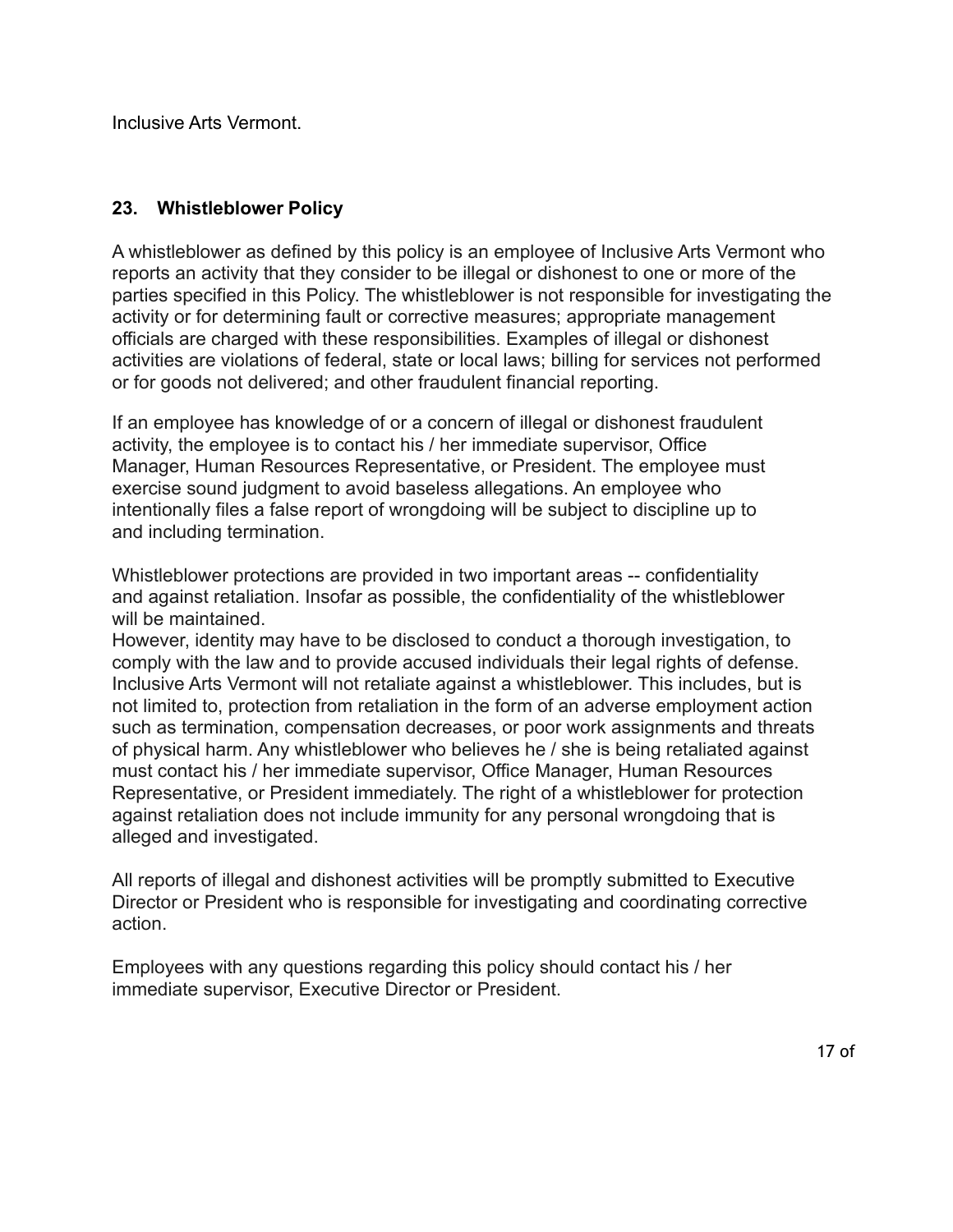### **24. CONSULTANT FEES, HONORARIA, GIFTS**

All employees are encouraged to participate in a variety of community and professional activities. In those instances where an employee's activities are part of their regular duties and responsibilities, any payment will be turned over to Inclusive Arts Vermont. All fees derived from Inclusive Arts Vermont reports, activities, events, or speaking engagements while employed by Inclusive Arts Vermont also shall be turned over to Inclusive Arts Vermont.

In some instances, an individual may do work that is based on activities or experiences prior to or separate from their regular duties and responsibilities at Inclusive Arts Vermont. To avoid actual or appearance of conflict of interest, any employee who engages in any remuneration activity in any field directly related to Inclusive Arts Vermont programs must have prior approval by the Executive Director. The Board of Directors will review these issues for the Executive Director. No employee may formally represent himself/herself as a spokesperson for Inclusive Arts Vermont without prior approval of his/her supervisor.

This policy was adopted by the Inclusive Arts Vermont Board of Directors on March 5, 2012, and amended February 2014, November 2014, December 2016, May 16, 2017, and September 19, 2017.

| Signed: | and the company's company's | Date: | June 9, 2022 |  |
|---------|-----------------------------|-------|--------------|--|
|         | Abbey Pratt, President      |       |              |  |

### **Employee Acknowledgement**

I acknowledge that I have read and understood the policies outlined in this copy of Inclusive Arts Vermont Personnel Policy Guidelines. I understand that these policies provide only a general reference and are not a full statement of Inclusive Arts Vermont's procedures nor are they a contract. I will update these policies as I am provided with new materials, and I will return my copy of the Personnel Policies to Inclusive Arts Vermont upon termination of my employment.

Signed: University of Date: Date: Date: Date: Date: Date: Date: Date: Date: Date: Date: Date: Date: Date: Date: Date: Date: Date: Date: Date: Date: Date: Date: Date: Date: Date: Date: Date: Date: Date: Date: Date: Date: Da

| Date: |  |
|-------|--|
|       |  |

18 of